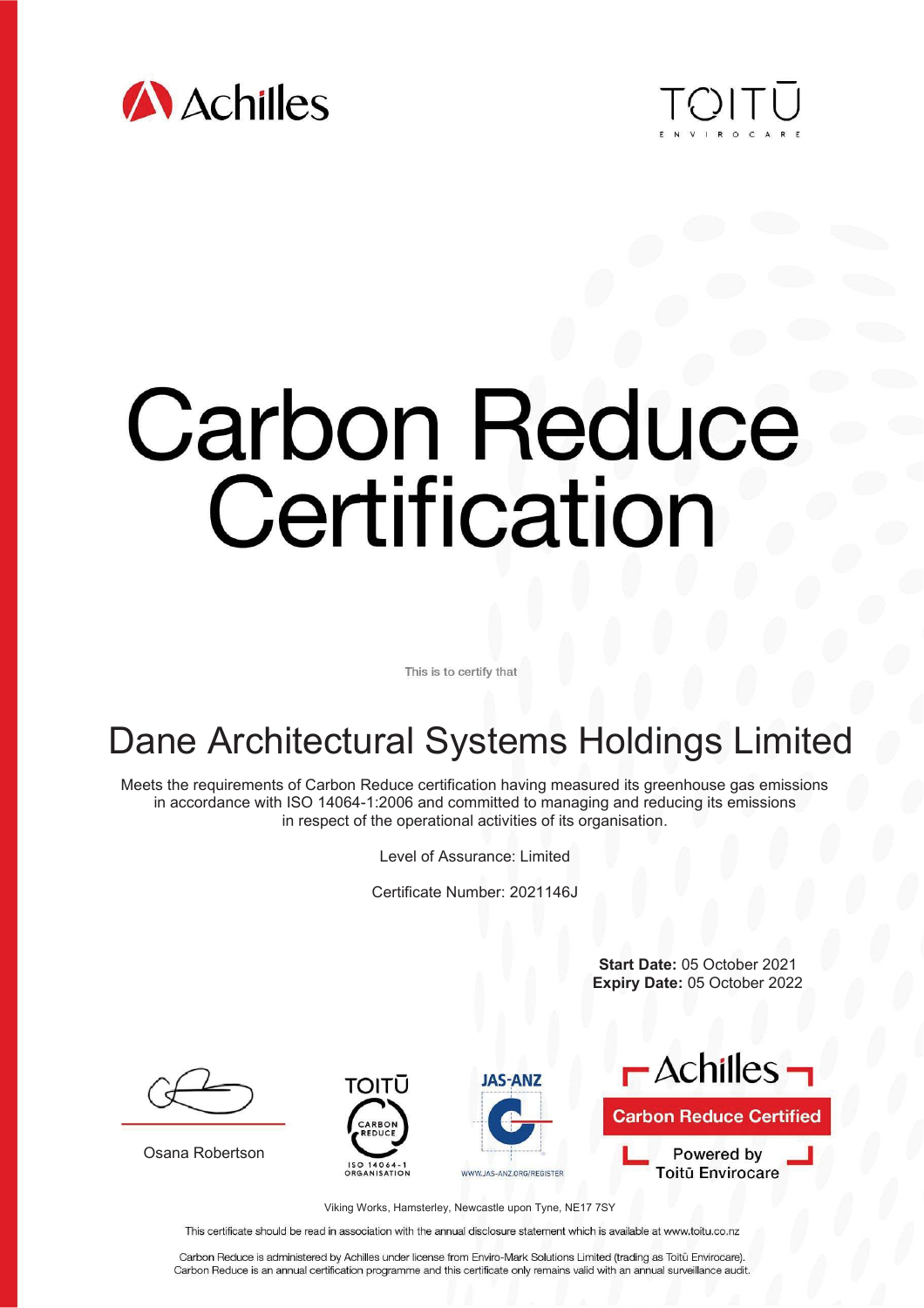

### SUMMARY OF CARBON REDUCE CERTIFICATION

#### DANE ARCHITECTURAL SYSTEMS HOLDINGS LIMITED

*Dane Architectural Systems Holdings Limited meets the requirements of Carbon Reduce certification having measured its greenhouse gas emissions in accordance with ISO 14064-1:2006 and committed to managing and reducing its emissions in respect of its operational activities.*



#### Introduction 1

Dane Architectural Systems Holdings Limited was established in 1968 and designs, manufactures and installs building façade solutions and architectural metalwork. The organisation specialises in aluminium glazing systems to commercial and residential projects utilising a wide range of products including curtain walling, windows and doors, structural glazing and supporting structures (all manufactured at our factories in Newcastle upon Tyne) as well as interfacing cladding systems. The organisation operates throughout the United Kingdom via a network of approved specialist installation teams and all business operations are carried out in compliance with our Environmental and Sustainability Policy. The organisation has been an employee-owned business since March 2019 and considers itself a champion of sustainability in its operating sectors. The organisation is aware of its environmental impact and has made significant investment to reduce our carbon footprint, including PV panels supplying 20% of our electricity needs, LED lighting reducing energy consumption by 55% & transitioning to an EV fleet.

This inventory reports into the Toitū carbonreduce programme. It is the intention of the organisation to use this inventory to report validated, science-based emissions and reduction targets into our main contractor/employer clients' EMS or project EMP. The organisation also wants to be ready to report to SECR standards under the 2018 Regulations should the company qualify to do so in the future.

#### Boundary

Our attached organigram shows how operations are managed throughout the business, with our two main production bodies operating in their own space whilst being overseen by the Managing Director and QHSE Manager externally to their own management systems.

|                   | Dane Architectural Systems Holdings Ltd |  |
|-------------------|-----------------------------------------|--|
| (08383283)        |                                         |  |
| <b>Operations</b> |                                         |  |
|                   | PAYE Ref 475/JB72778                    |  |

Figure 1: Organisational structure showing business units included and excluded.

#### Consolidation approach

An operational control consolidation approach was used to account for emissions.

#### Base year

01 January 2017 to 31 December 2017

#### Measurement period

01 January 2017 to 31 December 2020

<sup>&</sup>lt;sup>1</sup>Disclaimer: This Disclosure Statement is a summary of the verified information considered for certification and the certification decision. It should not be taken to represent the full submission for certification. Whilst every effort has been made to ensure that the information in this Disclosure Statement is accurate and complete, Enviro-Mark Solutions Limited does not, to the maximum extent permitted by law, give any warranty or guarantee relating to the accuracy or reliability of the information.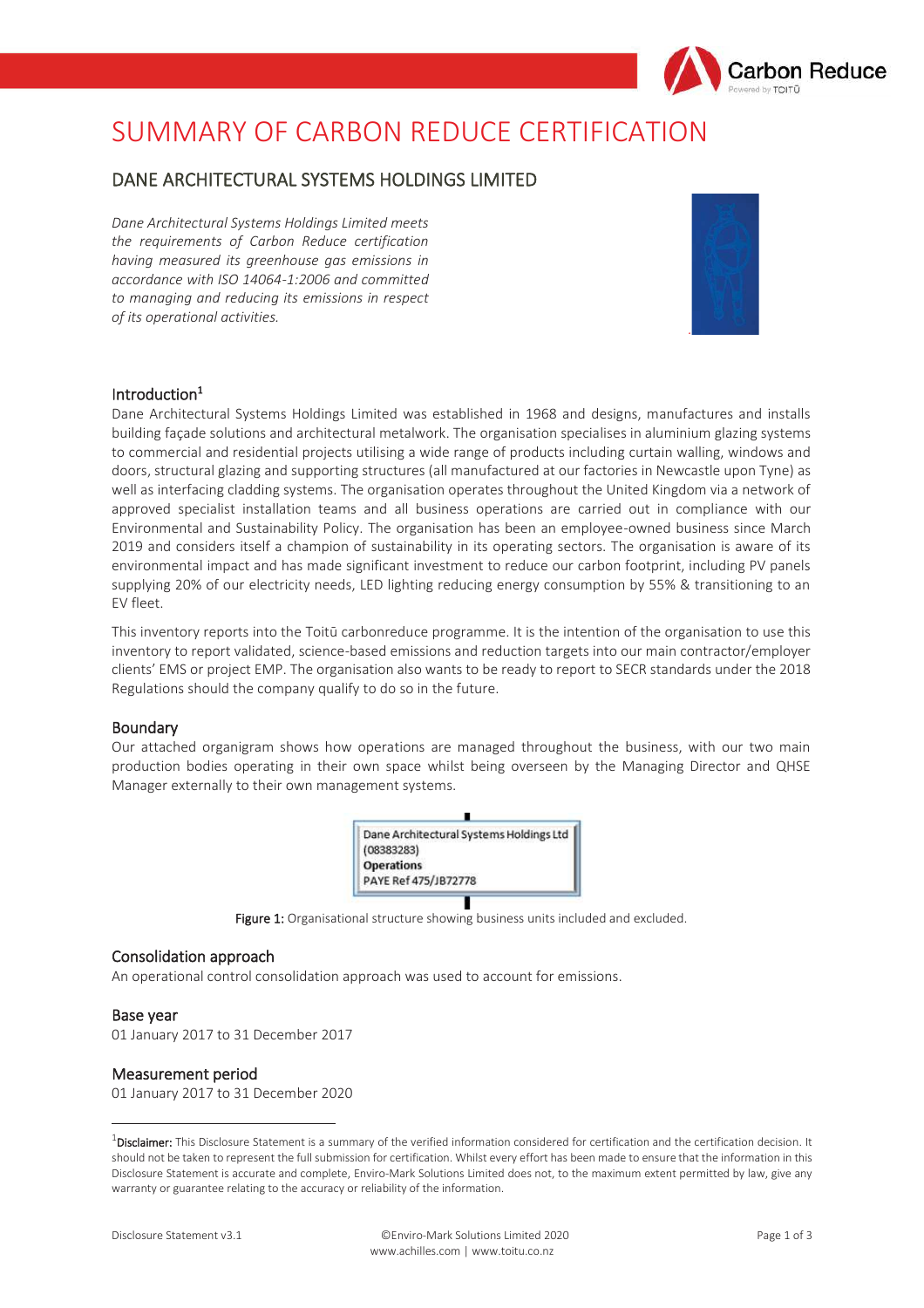

#### Emissions source inclusions

The operational GHG emissions for the organisation by emissions source are shown in Figure 2 below.



Figure 2: GHG emissions by emissions source.

Emissions as tonnes of carbon dioxide equivalents ( $tCO<sub>2</sub>e$ ) for this period were:

| Scope                 | 2017<br>tCO <sub>2</sub> e | 2018<br>tCO <sub>2</sub> e | 2019<br>tCO <sub>2e</sub> | 2020<br>tCO <sub>2</sub> e |
|-----------------------|----------------------------|----------------------------|---------------------------|----------------------------|
| Scope 1               | 258.35                     | 260.13                     | 227.31                    | 200.72                     |
| Scope 2               | 116.44                     | 98.76                      | 84.27                     | 58.64                      |
| Scope 3 Mandatory     | 271.65                     | 394.62                     | 372.54                    | 268.20                     |
| Scope 3 Additional    | 0.00                       | 0.00                       | 0.00                      | 0.00                       |
| Scope 3 One time      | 0.00                       | 0.00                       | 0.00                      | 0.00                       |
| Total gross emissions | 646.44                     | 753.52                     | 684.12                    | 527.57                     |

#### Emissions source exclusions

The following emissions sources were excluded from the inventory for this measurement period: Sources that contributed less than 0.1% to Dane's overall emissions were omitted.

| <b>Business unit</b>                    | <b>GHG emissions</b><br>source | <b>GHG emissions</b><br>level scope | Reason for exclusion                                  |
|-----------------------------------------|--------------------------------|-------------------------------------|-------------------------------------------------------|
| Dane Architectural Systems Holdings Ltd | Water & water                  |                                     | Make up less than 0.1% of Dane's overall<br>emissions |
| Dane Architectural Systems Holdings Ltd | Taxis                          | 3                                   | Make up less than 0.1% of Dane's overall<br>emissions |
| Dane Architectural Systems Holdings Ltd | Car Medium<br><b>Hybrid</b>    |                                     | Make up less than 0.1% of Dane's overall<br>emissions |
| Dane Architectural Systems Holdings Ltd | Glass Waste                    |                                     | Make up less than 0.1% of Dane's overall<br>emissions |